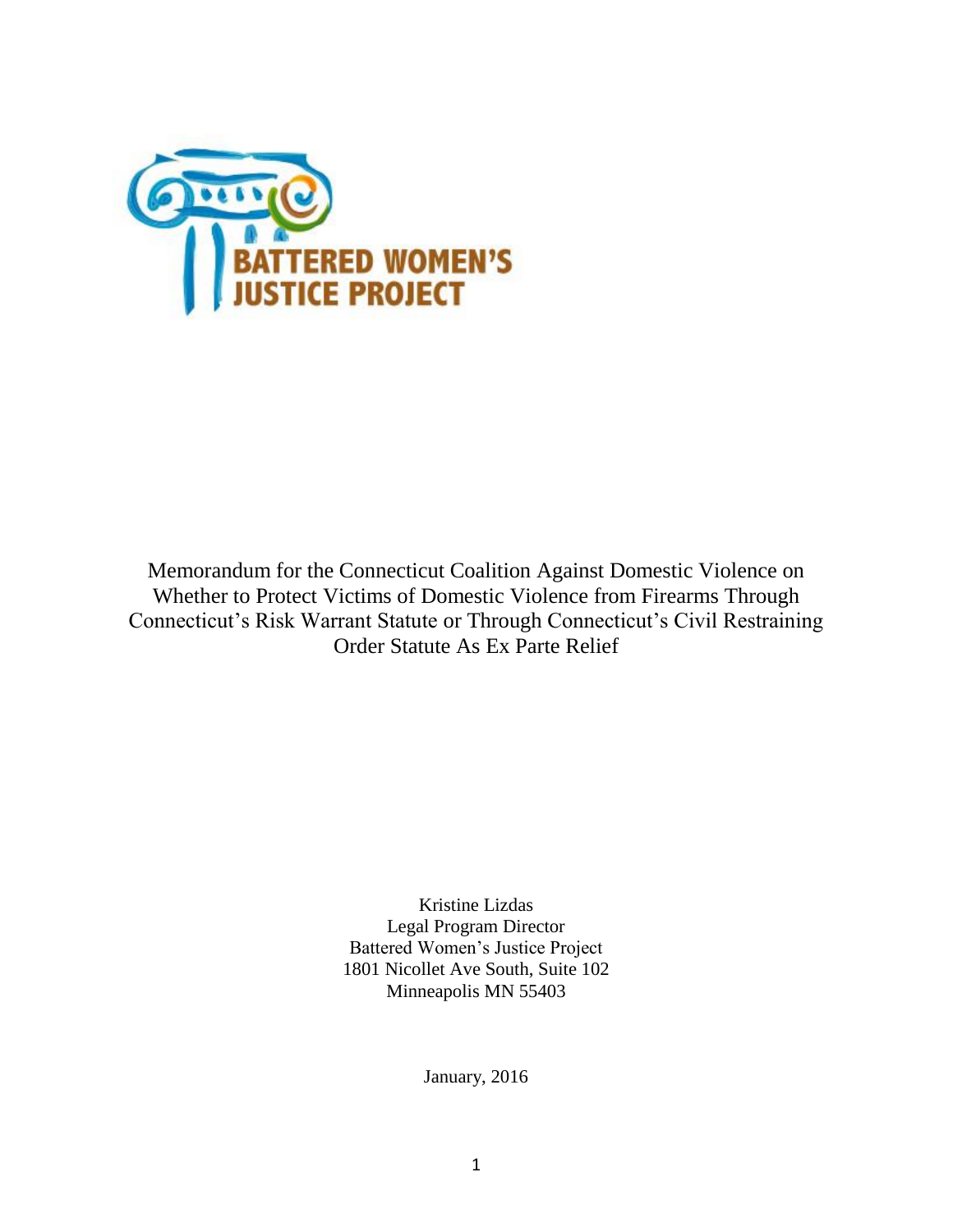## I. Purpose

Adequately aiding victims of domestic violence demands careful analysis of the concerns of victims and the risks they face when attempting to leave their abusers. Consequently, the most effective legislation should take these factors into account. Connecticut's Risk Warrant statute, while a valuable tool, does not fully address the needs and concerns of domestic violence victims and should not be the only option available to victims who believe their abusers' access to firearms is a safety risk to them. Rather, the Battered Women's Justice Project deems giving judges the discretion and authority to order the surrender of firearms in an ex parte or temporary civil restraining order to be a substantially sounder policy because the responsibility and burden shifts from the victim to the state and courts, and it does not add an extra hurdle for victims. At least twenty states<sup>1</sup> concur and have passed legislation authorizing or requiring the surrender of firearms at the ex parte stage.

## II. Background

 $\overline{a}$ 

To address gun violence at large, Connecticut adopted the Risk Warrant statute in 1999, which allows law enforcement officers to seize firearms from any person who is deemed to pose "a risk of imminent personal injury to himself or herself or to other individuals" after obtaining a warrant.<sup>2</sup> Individuals must lodge a complaint about the threatening person with law enforcement. The police, after investigating and determine probable cause, can then pursue a warrant to seize

<sup>1</sup> Arizona, California, Hawaii, Illinois, Maine, Massachusetts, Michigan, Montana, Nebraska, New Hampshire, New Jersey, New York, North Carolina, North Dakota, Pennsylvania, Texas, Utah, Virginia, Washington and West Virginia.

<sup>2</sup> CONN. GEN. STAT. § 29-38c(a).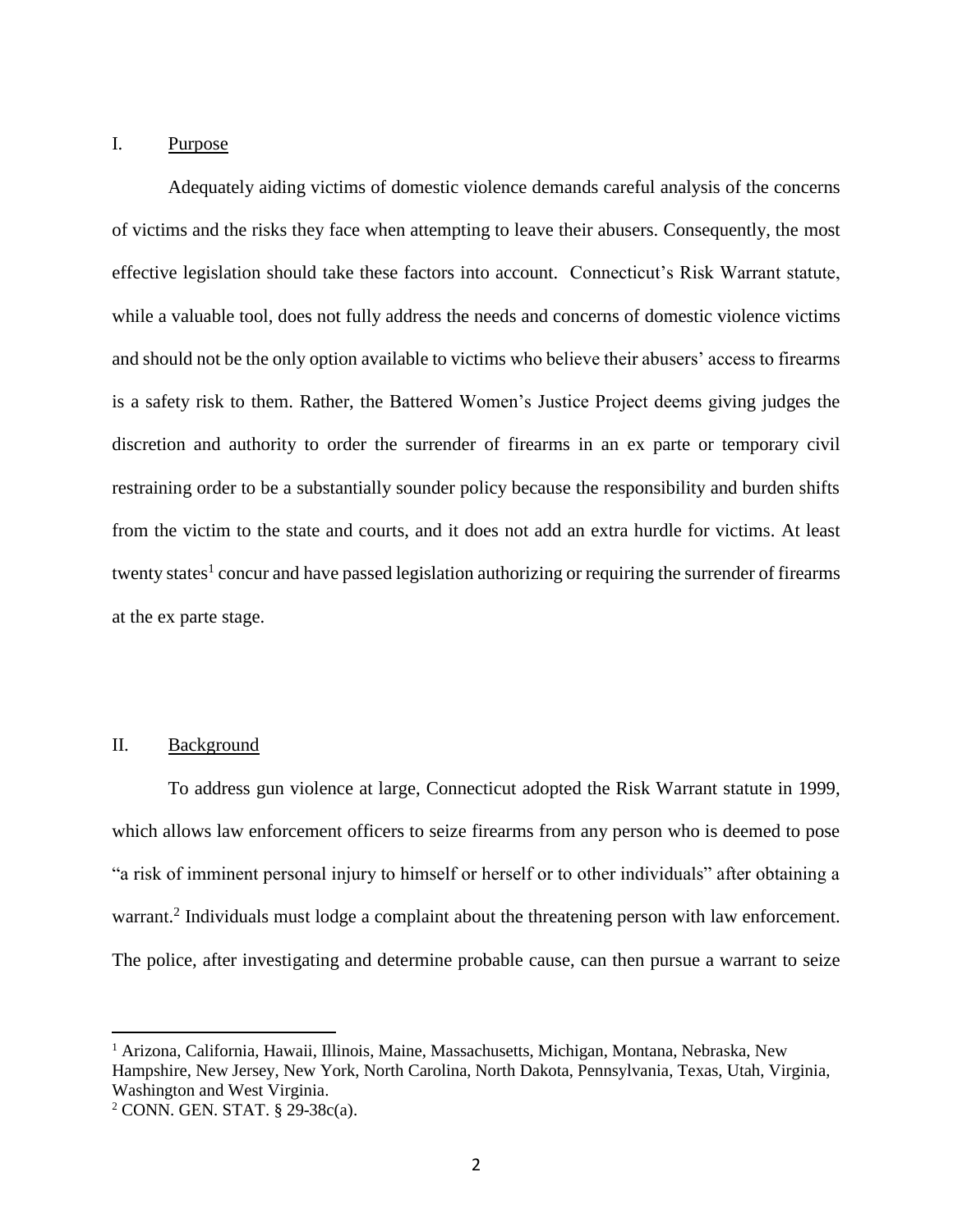firearms from individuals who pose a risk to themselves or others.<sup>3</sup> As of 2015, Indiana and California are the only states to have passed similar laws.<sup>4</sup> From October 1999 through July 2013, 764 warrants for "imminent risk" gun seizures have been served in Connecticut, with 53% having been served since  $2010$ <sup>5</sup>

Connecticut has strong restrictions on access to firearms by domestic violence perpetrators; however, domestic violence deaths remain prevalent in Connecticut, and are frequently the result of gun crime. Nationally, domestic assaults involving firearms are 12 times more likely to result in fatal violence than those involving other weapons or bodily harm,<sup>6</sup> and women are more at risk to be victims of fatal domestic violence. Further, women in abusive relationships are 5 times more likely to be killed if their abuser has access to a firearm.<sup>7</sup> Connecticut averaged 14 intimate partner homicides per year between 2000 and 2012.<sup>8</sup> Firearms were used in 39% of the 188 intimate partner homicides that occurred between 2000 and 2012, making firearms the most commonly used weapon to commit intimate partner homicide in Connecticut.<sup>9</sup>

 $\overline{a}$ 

<sup>6</sup> Center for Gun Policy and Research. "Intimate Partner Violence and Firearms." John Hopkins Bloomberg School of Public Health, citing Satlzman LE, et al., 1992. "Weapon Involvement and Injury Outcomes in Family and Intimate Assaults." Journal of the American Medical Association. 41(2): 281-83. <sup>7</sup> Campbell, JC, et al. 2003. "Risk Factors for Femicide in Abusive Relationships: Results from a

<sup>3</sup> *Id.*

<sup>4</sup> While Connecticut and Indiana allow only law enforcement to seek the removal of firearms from dangerous individuals, California is the first state to adopt a law enabling immediate family members to bring a petition for a gun violence restraining order.

<sup>5</sup> Michael A. Norko & Madelon Baranokis. *Gun Control Legislation in Connecticut: Effects of Persons with Mental Illness,* 46 Conn. Law Review 1609, 1616 (2014).

Multistate Case Control Study." American Journal of Public Health. 93(7): 1092.

<sup>8</sup> Connecticut Coalition Against Domestic Violence. (July 2014) *Upon Further Examination: 2014* 

*Findings & Recommendations of the Connecticut Domestic Violence Fatality Review Committee.* p. 2.

<sup>9</sup> Connecticut Coalition Against Domestic Violence (December 2014) *Firearms and Domestic Violence: Protecting Victims at the Most Dangerous Time.* p. 3.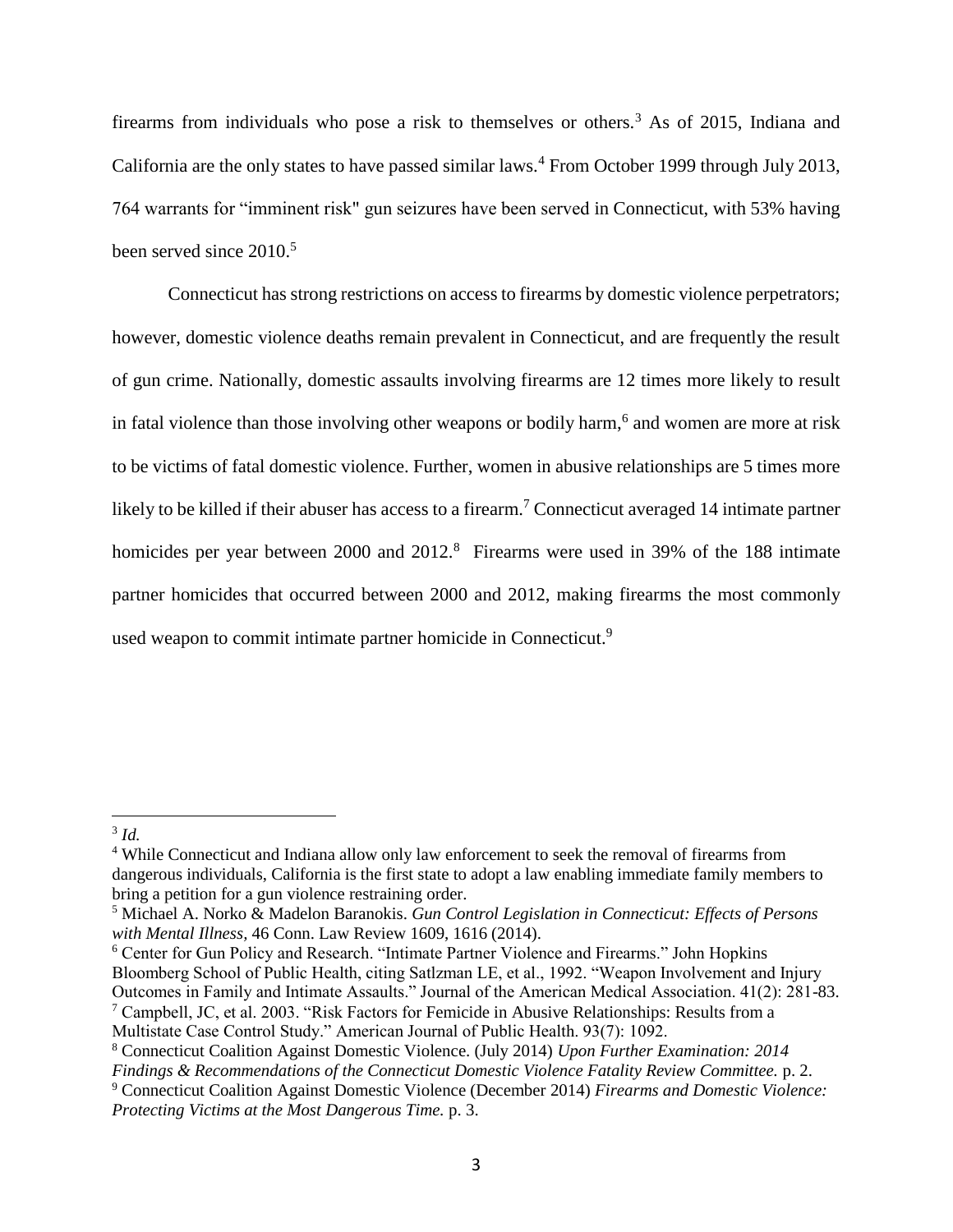## III. Practical Considerations When Working with Victims of Domestic Violence

While the creation of the Risk Warrant statute speaks to a well-intentioned desire to protect the public from dangerous persons with firearms, and may be a valuable tool for some individuals, the statute places too great a burden on victims and further puts them at risk.

*Use of the Criminal Justice System.* The Risk Warrant statute requires a victim to report their abuser to law enforcement; however, contacting the police is not always in the best interest of the victim nor is it always safe. In a survey of over six hundred women who experienced partner abuse, including women who had and had not contacted the police about their experiences with domestic violence, both groups expressed a strong reluctance to turn to law enforcement for help due to the possible - and potentially deadly - repercussions. More than half the women surveyed stated that turning to the police would make things worse, with several victims frequently citing fear of reprisal by their abuser.<sup>10</sup> Of the women who had not previously contacted the police, 70% feared that calling the police would make things worse, that the offender would only get a slap on the wrist, or calling the police would have negative consequences for them.<sup>11</sup> These concerns are not merely speculative fears, as indicated by the accounts of victims who had unfortunate experiences in which "[the police] believed [her abuser] every time [she called the police] because he didn't leave marks<sup>"12</sup> or "sympathized with [her abuser] and said he [just] needed to stay away from [the victim]."<sup>13</sup> Victims may also be threatened with arrest rather than their offenders or fear dual arrest, which poses a significant barrier to victims in Connecticut, where both the victim and

 $\overline{a}$ 

<sup>10</sup> National Domestic Violence Hotline, *Who Will Help Me? Domestic Violence Survivors Speak About Law Enforcement Responses.* Washington, DC (2015). [http://www.thehotline.org/resources/law](http://www.thehotline.org/resources/law-enforcement-responses)[enforcement-responses.](http://www.thehotline.org/resources/law-enforcement-responses)

 $\overline{^{11}Id}$ . at 3.

<sup>12</sup> *Id*., at 8.

<sup>13</sup> *Id*., at 6.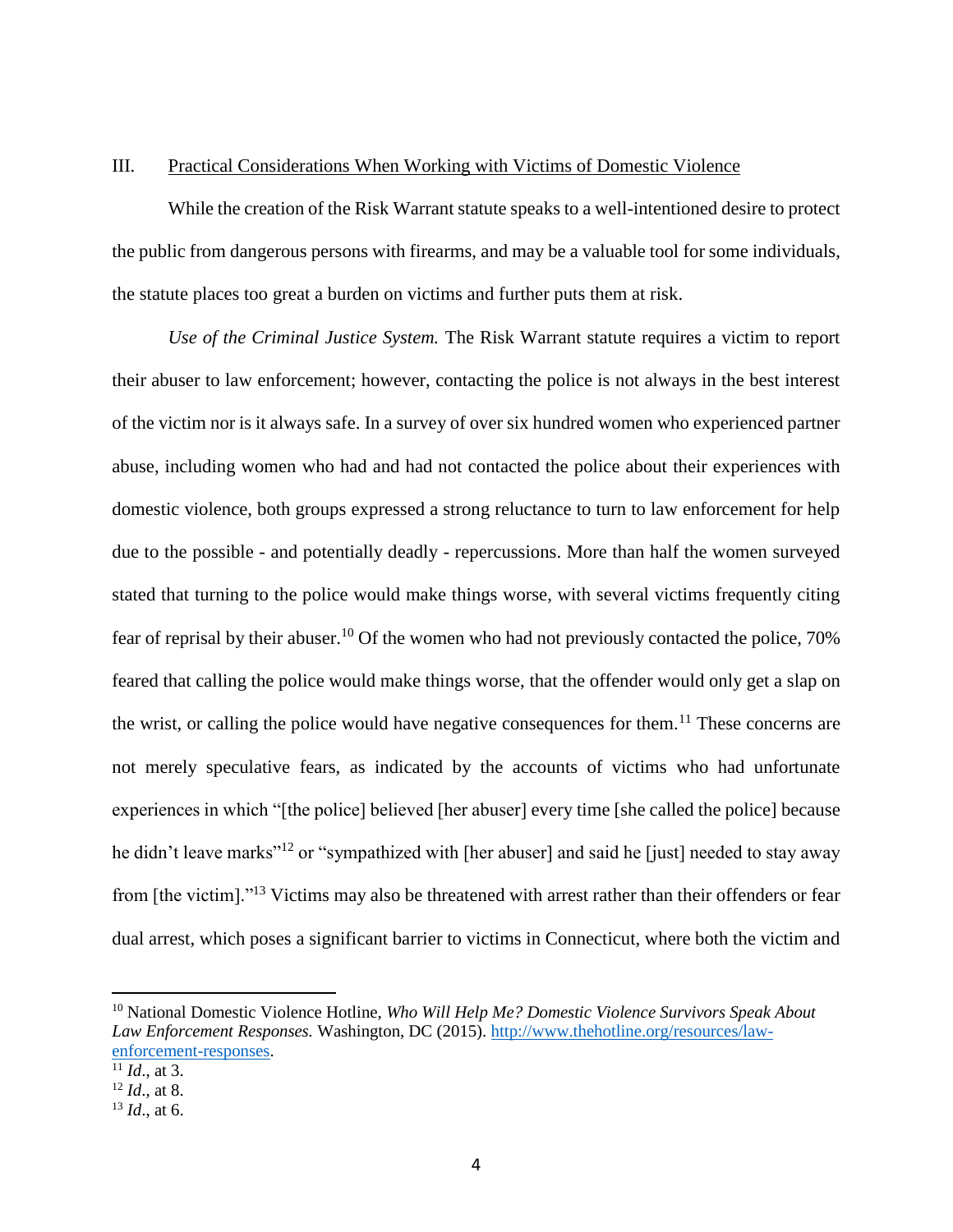abuser were arrested in 20% of domestic violence cases.<sup>14</sup> Law enforcement can be a powerful, beneficial tool for victims of domestic abuse in the right context, from providing specific safety suggestions to arresting a victim's abuser; but obliging victims to initiate a criminal justice system response might leave victims more vulnerable to additional harm.

*Increased Burden on and Risk for Victims.* Requiring a victim to go to the police places additional burdens on the victim and forces the victim to take on a more active role when attempting to leave their abuser.

Connecticut's ex parte civil restraining order application allows a victim to indicate whether the abuser possesses a firearm, but permits for a dangerous loophole in protection for victims of domestic violence. The two-week period between the issuance of an ex parte order and the hearing for a permanent restraining order leaves victims of domestic violence vulnerable during a highly dangerous time – the period immediately after the victim takes steps to leave their abuser. During this time, abusers might resort to extreme measures to regain power when they perceive that their control over the victim is slipping, either to coerce the victim into staying or to retaliate for the victim's attempt at departure. In at least twenty states,  $15$  courts have the explicit authority to address the temporary removal of firearms at the ex parte stage, offering victims of domestic abuse significant protection during this time, evidenced by the fact that state laws that prohibit persons subject to restraining orders from possessing firearms reduced rates of fatal domestic

 $\overline{a}$ 

<sup>14</sup> Helen Ubiñas. *State's Domestic Violence Law Leads to High Rate of Dual Arrests: Officers' Practice of Taking Both Accuser and Accused into Custody Can Traumatize Victims,* HARTFORD COURANT, July 24, 2011. (2011). [http://articles.courant.com/2011-07-24/news/hc-ubinas-domestic-arrests-0724-](http://articles.courant.com/2011-07-24/news/hc-ubinas-domestic-arrests-0724-20110723_1_domestic-violence-law-tracey-thurman-victim-and-offender) [20110723\\_1\\_domestic-violence-law-tracey-thurman-victim-and-offender.](http://articles.courant.com/2011-07-24/news/hc-ubinas-domestic-arrests-0724-20110723_1_domestic-violence-law-tracey-thurman-victim-and-offender)

<sup>15</sup> Arizona, California, Hawaii, Illinois, Maine, Massachusetts, Michigan, Montana, Nebraska, New Hampshire, New Jersey, New York, North Carolina, North Dakota, Pennsylvania, Texas, Utah, Virginia, Washington and West Virginia.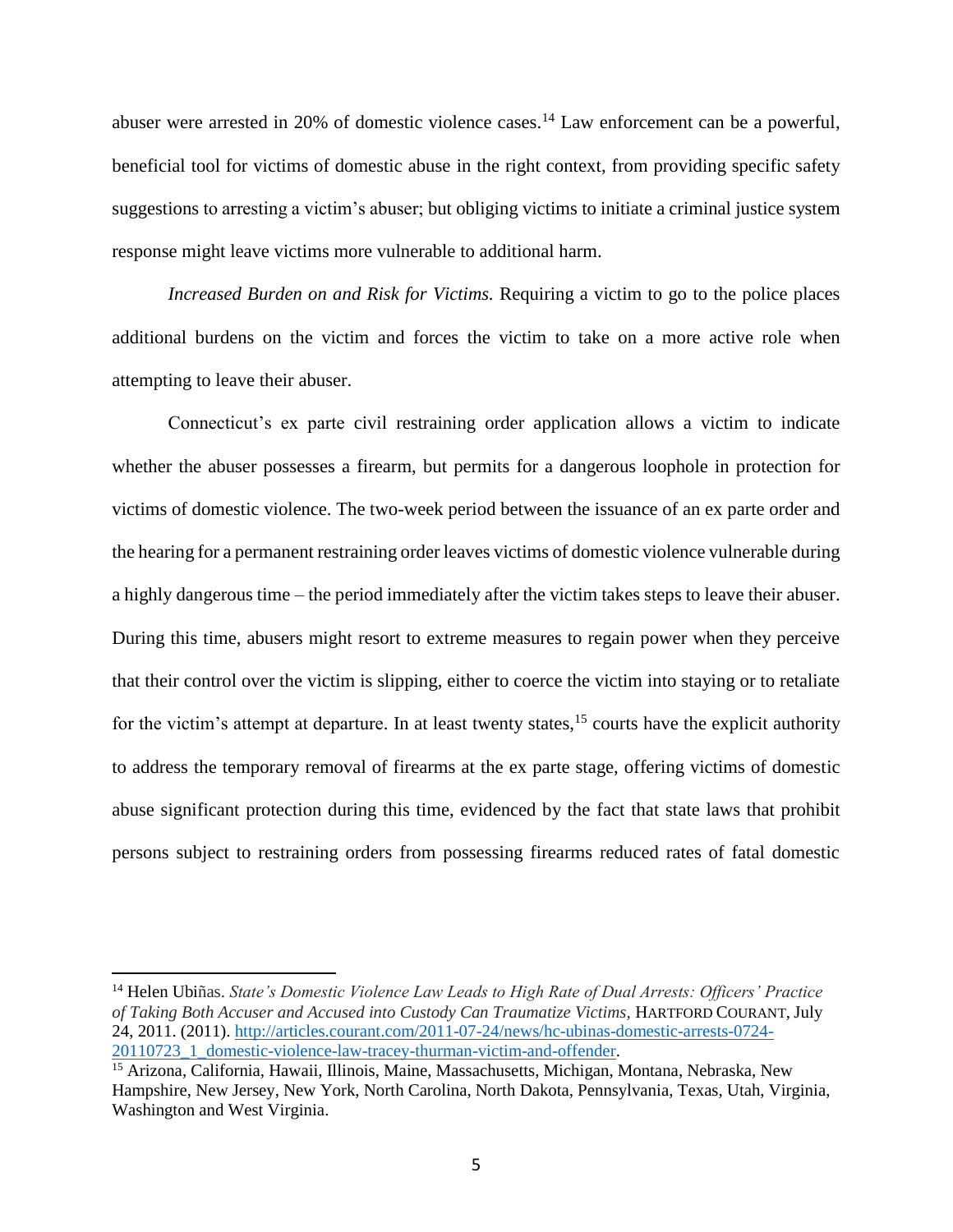violence by 12-13%. <sup>16</sup> In 2015, Connecticut courts issued 4,417 ex parte restraining and 2,788 long-term restraining orders following official hearings induced by either an ex parte order or an Order for Hearing and Notice Summons.<sup>17</sup> By giving courts the explicit authority to require the surrender of firearms at the ex parte stage, Connecticut would offer significantly more protection to victims of domestic violence. Further, should a victim apply for a risk warrant, the victim then must also apply for a civil restraining order if they need their abuser to be removed from the home. This creates not only an additional burden for the victim, but the judicial system as well, by requiring two hearings, one on the risk warrant that involves the time of state's attorneys and police, and one on the restraining order that may involve a different judge.

Finally, accounting for the safety concerns of many victims supports adding language to the civil restraining order statute that would grant courts and judges the power to authorize the removal of firearms at the ex parte stage, prior to a formal hearing. Victims are extremely exposed to retaliation by their abusers. Seeking a civil restraining order has always required a cost-benefit analysis for victims, but many victims ultimately determine that the safety benefits outweigh the cost of possible retaliation. Connecticut's Risk Warrant statute, however, adds substantial cost for victims because it requires the victim to be the primary actor in seeking seizure of firearms. When applying for a civil restraining order, a petitioner only needs to disclose whether the respondent possesses firearms or has used or threatened to use firearms, and indicate whether this poses a safety concern for the petitioner. The victim is not required to spearhead any dispossession effort; rather, the victim is able to distance him or herself from the actual request to prohibit firearms possession, thereby deflecting possible retaliation. By requiring a victim to take a more active role

 $\overline{a}$ 

<sup>&</sup>lt;sup>16</sup> Vigdor ER, Mercy JA. 2006. "Do Laws Restricting Access to Firearms by Domestic Violence Offenders Prevent Intimate Partner Homicide?" Evaluation Review. 30: 313-46.

<sup>&</sup>lt;sup>17</sup> State of Connecticut Judicial Branch Statistics on Protective Orders and Restraining Orders. http://www.jud.ct.gov/statistics/prot\_restrain/Prot\_Restrain\_Order.pdf